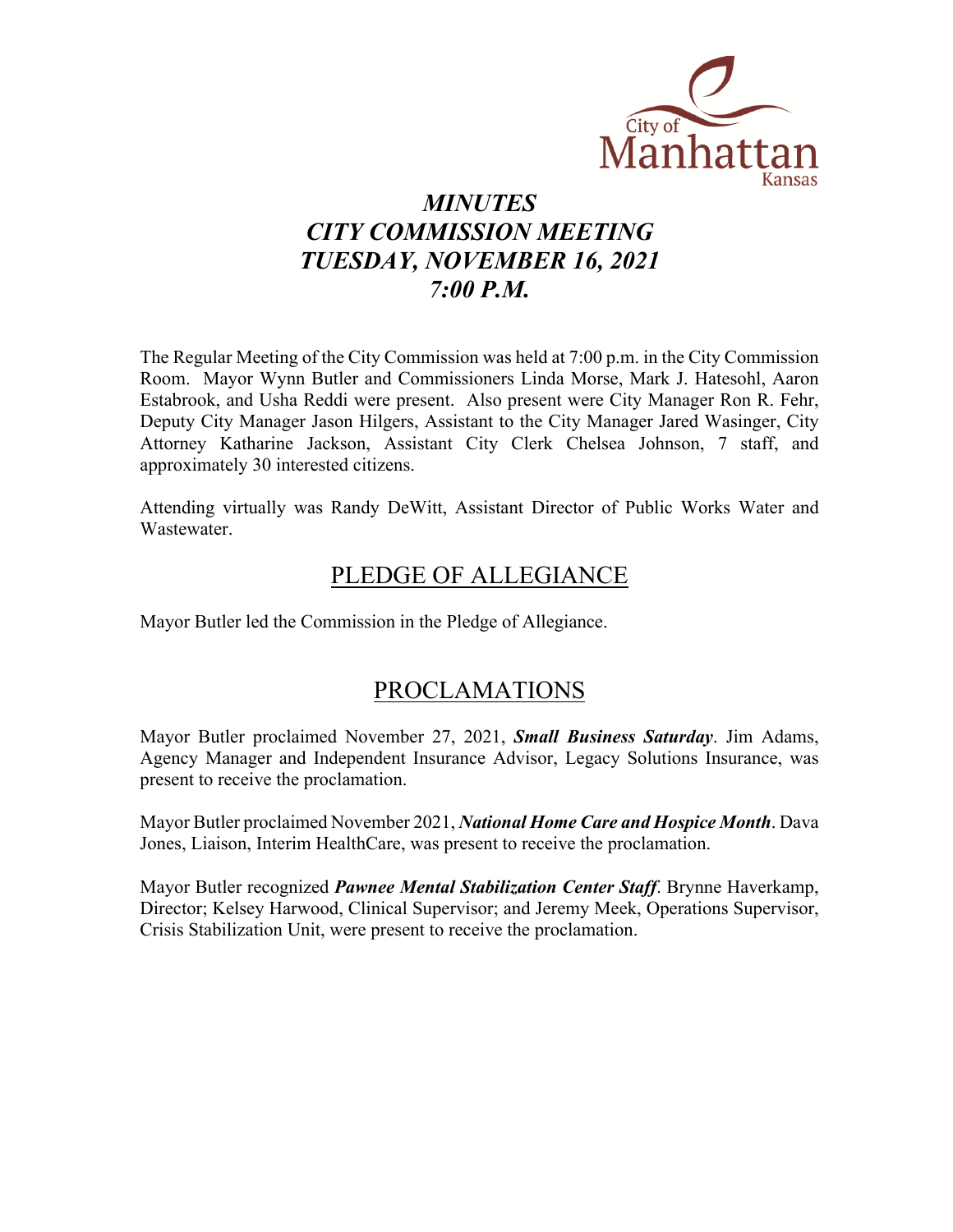**Minutes** City Commission Meeting November 16, 2021 Page 2

### COMMISSIONER COMMENTS

Commissioner Morse and Commissioner Estabrook made comments and thanked the Pawnee Mental Stabilization Center.

Commissioner Reddi thanked Pawnee and the Crisis Stabilization Unit. She encouraged everyone to Shop Local and that we want the small businesses to be successful as well. She mentioned the Flint Hills Discovery Center and downtown has several events planned and to make Manhattan your holiday destination. She wished everyone a Happy Thanksgiving.

Commissioner Estabrook shared his personal experience and stated that having a local Crisis Stabilization Unit is an amazing resource to have.

Mayor Butler mentioned the Flint Hills Area Transportation Agency (ATA) District Loop that kicks off November 19 that connects Aggieville, Downtown Manhattan and Blue Earth Plaza and mentions that there aren't any parking problems because you can take a free shuttle bus on Friday 4:00 to 10 p.m. and Saturday 10 a.m. to 10 p.m. He said starting November 19 that the FHATA has decided that on Friday and Saturday all bus services will be free throughout the city during their normal times and that this will help with shop local and taking part in the spirit of the holidays. He commented that on the CVB website there is a list of about 22 events taking place. And highlighted those that had already kicked off, the Festival of Trees in Manhattan Town Center November 9-17, Holiday Open House Downtown November 13, and the Night of Lights Dining Platform Lighting Displays Contest November 14-December 1. Go to Downtown Manhattan.com website for \$10 get a passport for the Twelve Drinks of Christmas. Mentioned the  $20<sup>th</sup>$  year of the Manhattan Spirit of the Holidays Lighted Parade on Friday, December 3.

## CONSENT AGENDA

(\* denotes those items discussed)

#### **MINUTES**

The Commission approved the minutes of the Regular City Commission Meeting held Tuesday, November 2, 2021.

#### **CLAIMS REGISTER NO. 2986**

The Commission approved Claims Register No. 2986 authorizing and approving the payment of claims from October 27, 2021 – November 9, 2021, in the amount of \$4,843,496.85.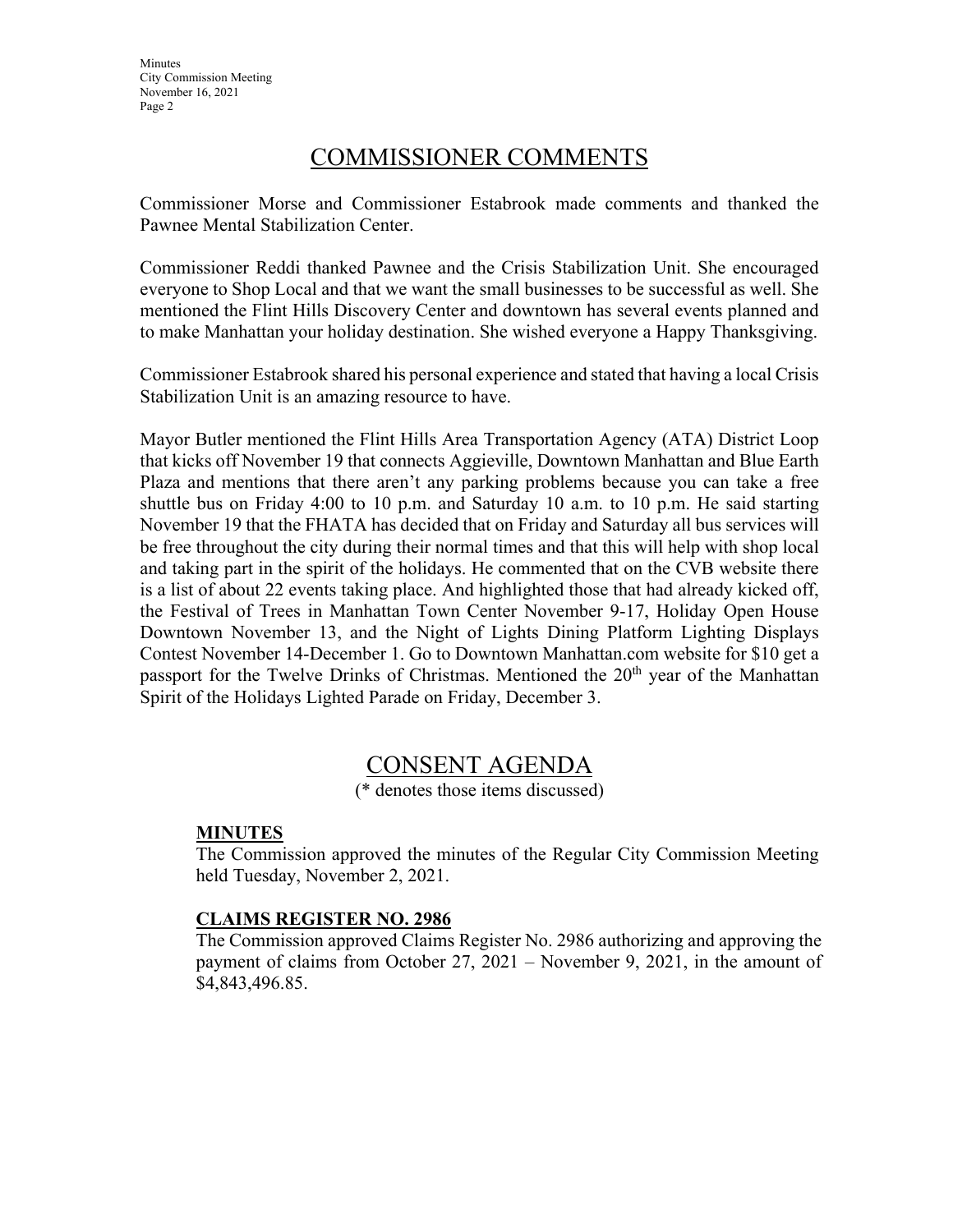## CONSENT AGENDA (*CONTINUED*)

#### **LICENSES – TREE MAINTENANCE LICENSES**

The Commission approved a Tree Maintenance License for the calendar year 2022 for Flint Hills Tree Care, 10555 Wheaton Road, Westmoreland; Sheffield Tree Service, 10570 Anderson Avenue, Riley; Three Men Tree Service, 255 Ridge Drive; Tree Biologics, Inc., 2880 Zeandale Road; Tree Man-MHK, 2104 Fox Meadows; Wildcat Tree Service, 3761 Cumberland Road; and Wright Tree Service, Inc., 5930 Grand Avenue, West Des Moines, Iowa.

#### **RESOLUTION NO. 111621-A – ISSUE - TEMPORARY NOTES SERIES 2021-03**

The Commission ratified acceptance of the best bid for the notes to Huntington Securities, Inc., of Chicago, Illinois; and approved Resolution No. 111621-A, issuing \$16,230,000.00 in temporary notes (Series 2021-03) to finance the following two (2) special assessment projects: *Stonehaven Addition, Unit Two – Storm Drainage Detention Pond (SM1903) and Stonehaven Addition, Unit Two – Amherst Street Improvements (ST1903);* and four (4) capital projects: *North Campus Corridor, Phase Ten – Street Improvements (ST2001); Aggieville Parking Garage – Building Improvements (AG1903); Levee Storm Drainage Improvements (SM1813) and City Park Playground and Surfacing Improvements (PR2008)* to be debt financed.

#### **RESOLUTION NO. 111621-B – ADOPT – FIVE YEAR STRATEGIC PLAN**

The Commission approved Resolution No. 111621-B adopting the City of Manhattan 5-year Strategic Plan.

#### **REQUEST FOR PROPOSALS - AMERICANS WITH DISABILITIES ACT (ADA) SELF-EVALUATION AND TRANSITION PLAN**

The Commission approved the Request for Qualifications; authorized City Administration to solicit proposals to select a consultant to conduct an ADA Self-Evaluation for the City of Manhattan and update its Transition Plan; and appointed Commissioner Morse to serve on the Selection Committee.

#### **AWARD CONTRACT - KANSAS RIVER FLOOD PROTECTION PROJECT – WELL #18 ABANDONMENT (WA2017)**

The Commission accepted the Engineer's Opinion of Probable Cost in the amount of \$69,112.47 and awarded and authorized the Mayor and City Clerk to execute a construction contract, in the amount of \$66,588.40, with Wildcat Construction Co., Inc. of Wichita, Kansas, for the Kansas River Flood Protection Project – Well #18 Abandonment (WA2017).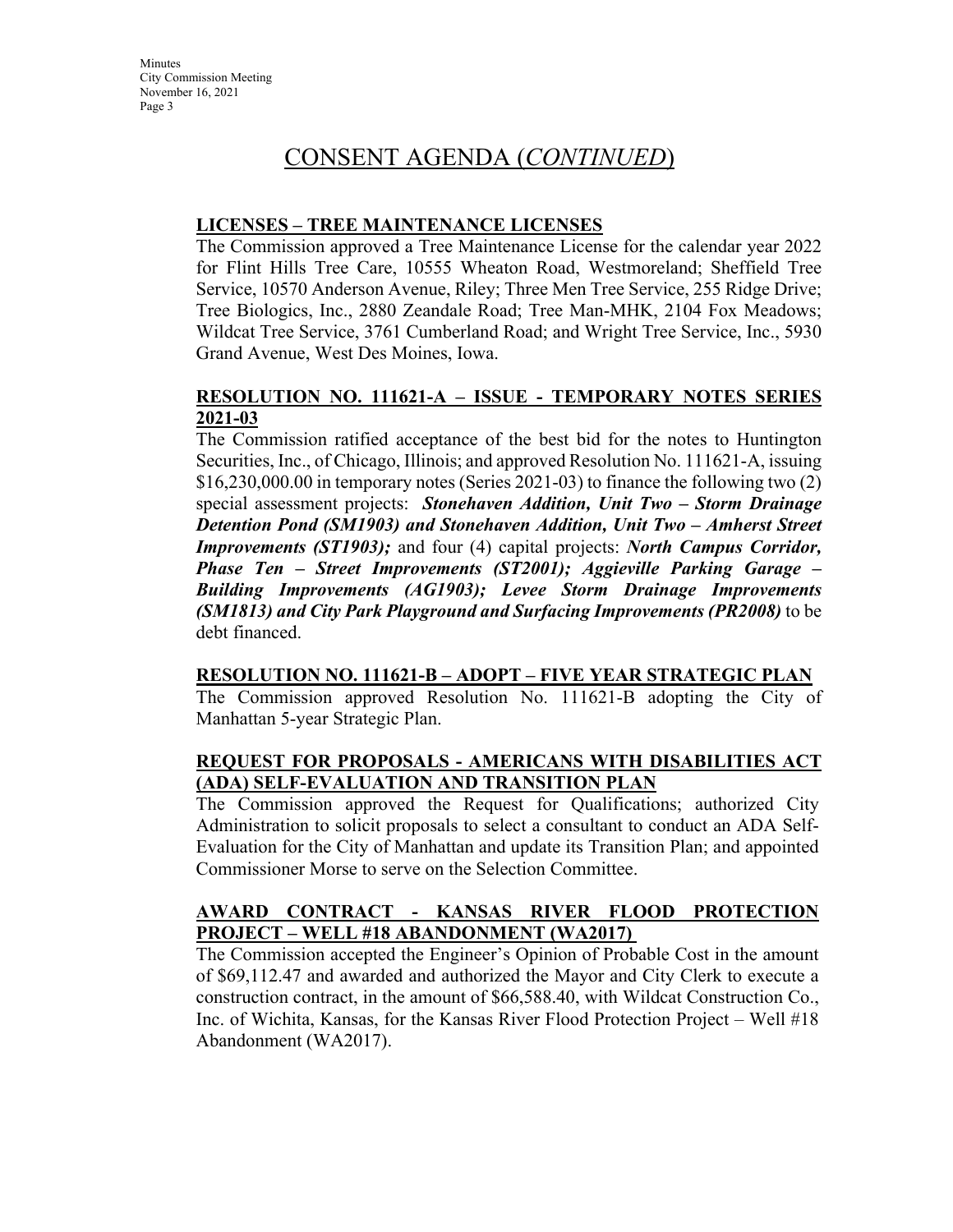# CONSENT AGENDA (*CONTINUED*)

### **GRANT – KDOT CCLIP – K-18 FROM MARTIN LUTHER KING JR. DRIVE TO JULIETTE AVENUE (ST2112)**

The Commission authorized the Mayor and City Clerk to execute a City-State Agreement with Kansas Department of Transportation (KDOT) City Connecting Link Program (CCLIP) Grant not to exceed \$1M at an 80%/20% share for K-18 from Martin Luther King Jr. Drive to Juliette Avenue project (ST2112).

### **BOARD APPOINTMENT - CITY-UNIVERSITY SPECIAL PROJECTS FUND COMMITTEE**

The Commission approved the appointment of Marianne Korten, 814 Osage Street, to a one-year Faculty term which begins immediately and will expire June 30, 2022.

Mayor Butler opened the public comments.

Hearing no comments, Mayor Butler closed the public comments.

Commissioner Estabrook moved to approve the consent agenda. Commissioner Hatesohl seconded the motion. On a roll call vote, motion carried 5-0.

# PUBLIC HEARING

### **FIRST READING - ADOPT - MANHATTAN DEVELOPMENT CODE (MDC)**

John Adam, Senior Planner, presented the item.

Mayor Butler opened the public hearing.

Mel Borst, 1918 Humboldt Street, voiced concerns of the MDC that it would not only further damage established neighborhood integrity and historic environs but also conflicts with the Manhattan Urban Area Comprehensive Plan by allowing oversized houses to be constructed anywhere in any TNO neighborhood regardless of established house size, scale, or historic and other considerations. He stated the MDC contains zoning regulation changes that were inconsistent with the Comprehensive Plan. Asked for the MDC to be in compliance with the Comprehensive Land Use Plan.

Hearing no other comments, Mayor Butler closed the public hearing.

John Adam, Senior Planner; Chad Bunger, Assistant Director of Community Development; and Rob Ott, Director of Public Works answered questions from the Commission.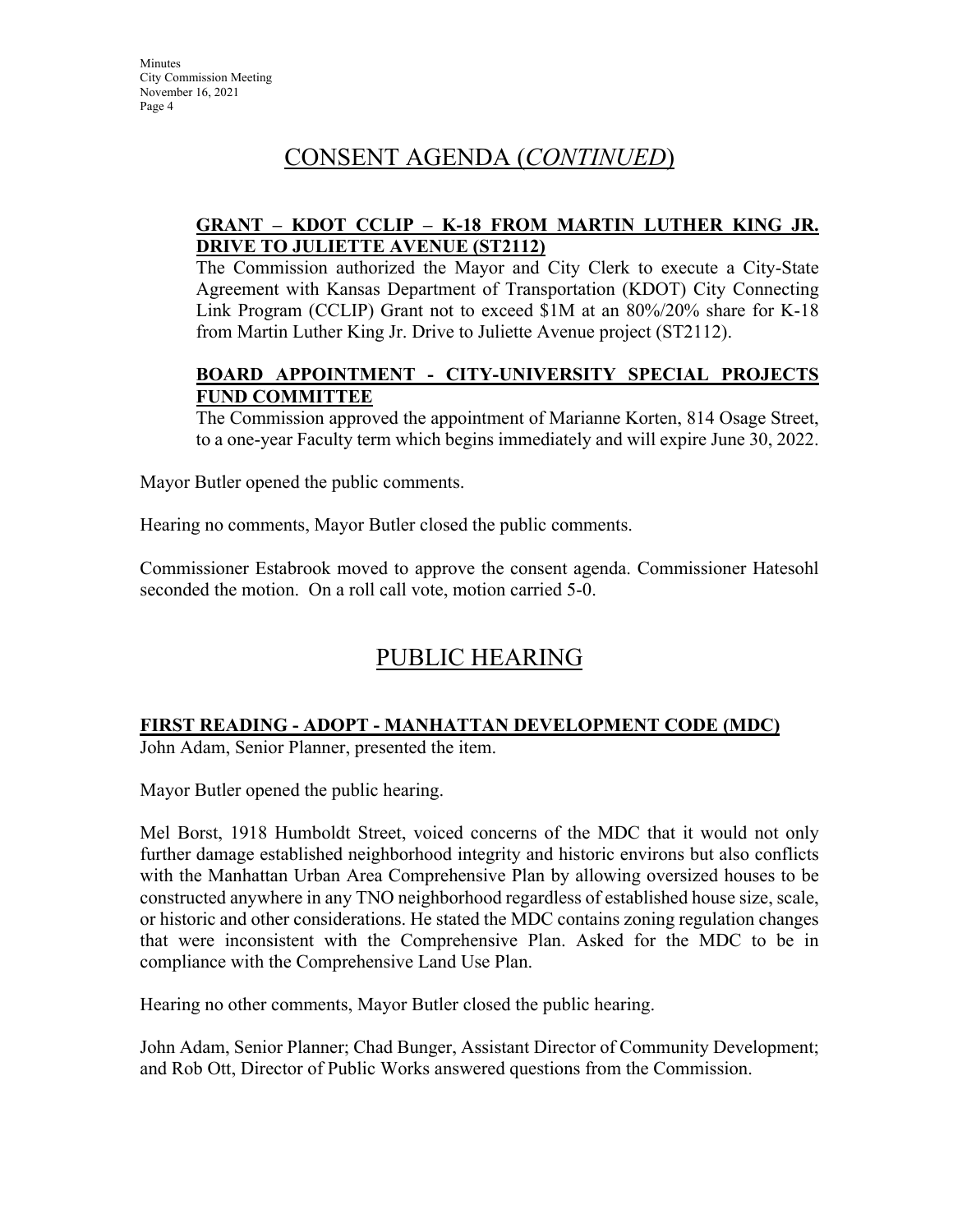# PUBLIC HEARING *(CONTINUED)*

After discussion, Mayor Butler moved to override the recommendation of approval by the Planning Board on a prior version of the Manhattan Developmental Code, and approve first reading of an ordinance adopting the Manhattan Developmental Code, with required correction, as presented tonight. Commissioner Reddi seconded the motion. On a roll call vote, motion carried 4-1 with Commissioner Estabrook voting against.

## GENERAL AGENDA

### **BOYS & GIRLS CLUB APPEAL - HISTORIC RESOURCES BOARD DEMOLITION DENIAL - 212 SOUTH 5TH STREET (WURST HOUSE)**

Mayor Butler asked each member of the City Commission who had engaged in ex parte communication with any individual either in favor of, or against, the matter being considered, to state what communication occurred and indicate that even in light of having engaged in the communication whether they were able to fairly, objectively, and impartially consider the measure based only upon the evidence provided on the record.

Ex parte communication was declared by Mayor Butler and Commissioners Linda Morse, Mark Hatesohl, Aaron Estabrook, and Usha Reddi. Mayor Butler and Commissioners Linda Morse, Mark Hatesohl, Aaron Estabrook, and Usha Reddi stated that they were able to fairly, objectively, and impartially consider the measure based only upon the evidence provided on the record.

Katie Jackson, City Attorney, presented on the item procedure and answered questions from the Commission.

Ben Chmiel, Planner III, Community Development, presented evidence for the item and answered questions from the Commission.

Trent Jones, Executive Director, Boys & Girls Club of Manhattan, presented on the item and answered questions from the Commission. He stated the Wurst house location was an opportunity to expand services at the Boys & Girls Club Fifth Street location, outdoor space will provide opportunity and life skills to the youth, ability to add programming space, and wants to provide a space that will contribute to the neighborhood, that would promote safety and hometown pride for residents of Manhattan. Asked the Commission to override the Historic Resources Board's decision. Stated the house itself was not historic nor contributing to the historic district.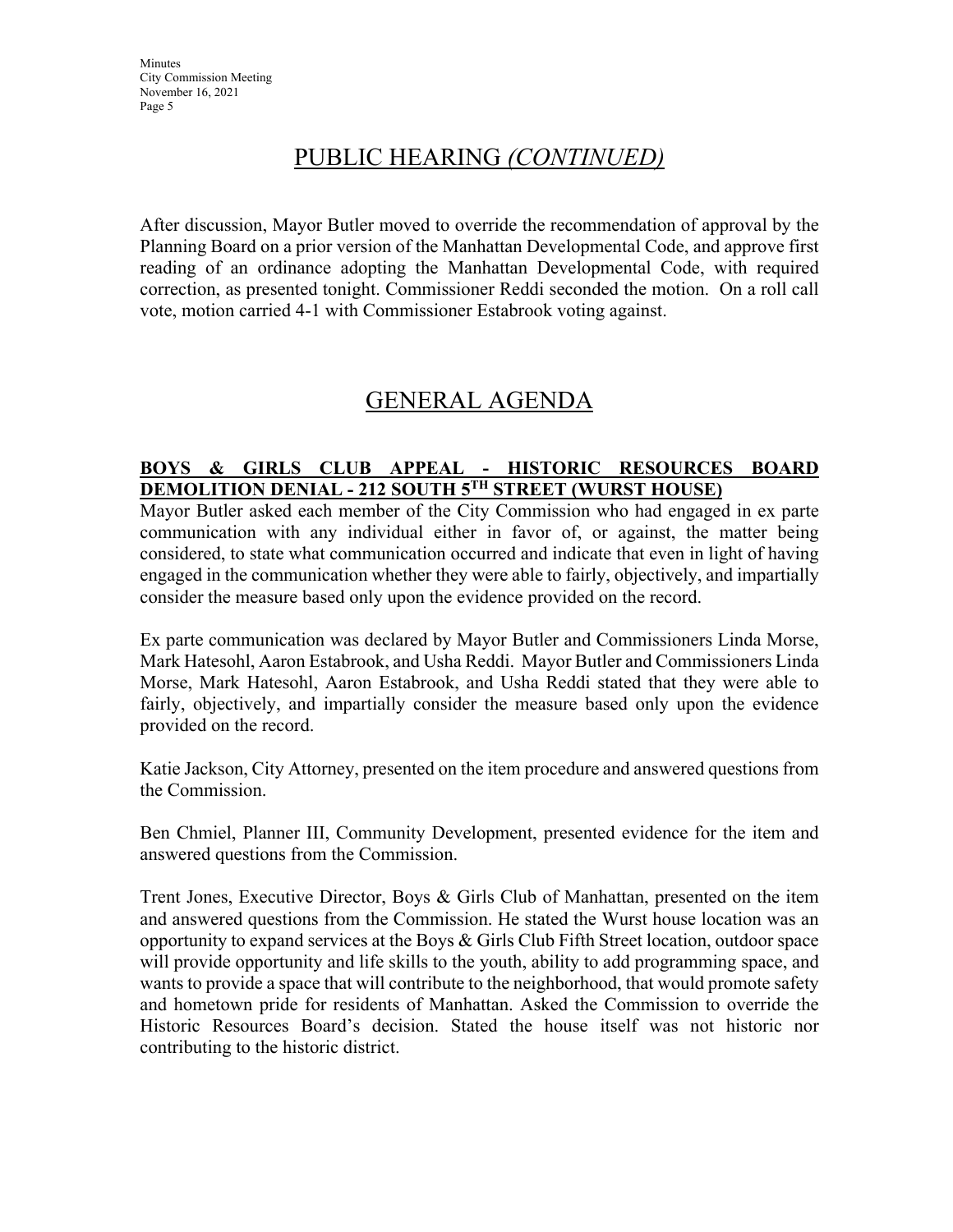# GENERAL AGENDA (*CONTINUED*)

Mayor Butler opened the public comments for relevant, competent evidence that related to the standards for the Commission to consider.

Kathy Dzewaltowski, 100 South Delaware Avenue, has knowledge of historic preservation from being on the Board of Directors for Manhattan/Riley County Preservation Alliance since 2006 (expertise to the matter), provided comments in opposition of the demolition of the Wurst House and that the applicant presented factors that were not relevant to the process. She stated that the house could continue to be a rental property and could be considered "contributing" to the historic district by replacing the inappropriate exterior siding and then renovation costs could then be eligible for state and federal tax credits. She asked the Commission to deny the appeal because there were clearly feasible and prudent alternatives to demolition and because the project does not attempt to minimize harm to the historic district.

Linda Glasgow, President, Manhattan/Riley County Preservation Alliance, representing 79 families who are members, expressed opposition to the demolition of the Wurst house, supported the Historic Resources Board's decision, agreed with the City staff's analysis that there are feasible and prudent alternatives to demolition and that all possible planning to minimize harm to the historic district has not taken place. The Manhattan Riley County Preservation Alliance was concerned about the potential precedence that would be set by permitting the demolition of a habitable house within a historic district for reasons that are not relevant.

Mel Borst, 1918 Humboldt Street, commented about his experience in installing and removing cement asbestos siding that it protects the siding underneath it. He said typically the siding is the traditional cedar lap siding and unless the trim on the windows is damaged and need replaced, typically the siding can be removed and not necessarily need to replace any siding to be more like the original.

Hearing no other comments, Mayor Butler closed the public comments for relevant, competent evidence that related to the standards for the Commission to consider.

Trent Jones, Executive Director, Boys & Girls Club of Manhattan, answered questions from the Commission.

Ben Chmiel, Planner III, Community Development, stated that statements made that the Wurst house itself was not historic was irrelevant and incorrect and statements regarding crime and nuisances are unrelated to the feasible and prudent alternatives to the use of the Wurst house was not a factor to consider. He then answered questions from the Commission.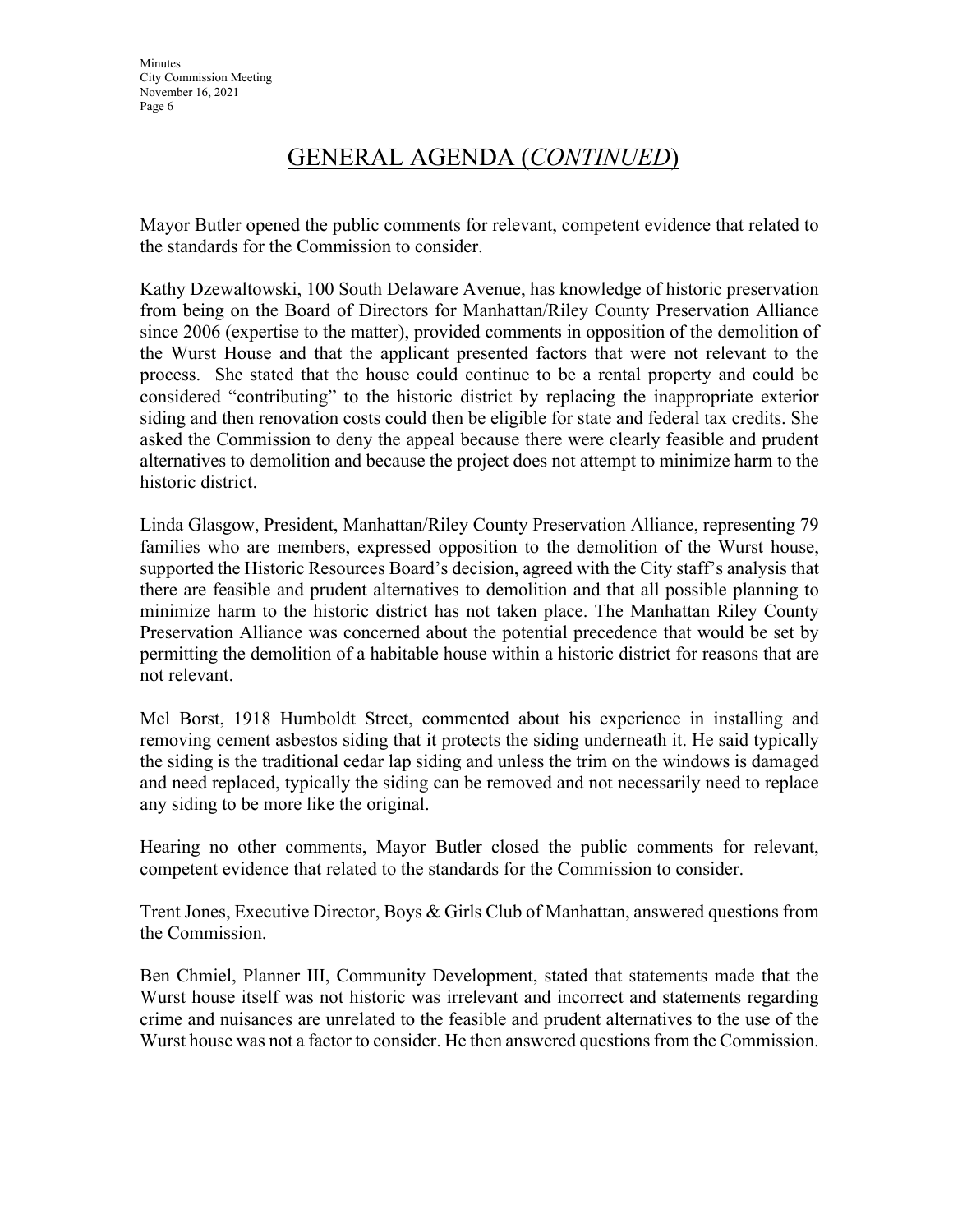# GENERAL AGENDA (*CONTINUED*)

Commissioner Hatesohl stated that demolishing the Wurst house was contributory to the betterment of the community since it would provide more opportunity for the youth than it contributes to the historical preservation of the community. He said that the Commission's hands are tied as there is no legal ground for the Commission to override the Historic Resources Board's decision; therefore, he would have to vote to support the decision of the Historic Resources Board.

Mayor Butler stated that as to feasibility, his thoughts were that the Wurst house is not on the historic register, it's noncontributing to the historic district, it doesn't currently qualify for tax credits; as to the economics, would pay \$115,000.00 which is less than the assessed value of it and would have to invest \$155,000.00 to make the house habitable, that is not feasible to invest \$270,000.00 to use as a rental. He stated that he could vote to overturn the Historic Resources Board's decision due to that it was not economically feasible to repurpose the house, that it doesn't do any irreparable harm to the historic district since the house itself is not on the historic register, and the greenspace would probably improve the historic district.

Commissioner Morse stated that the Commission have an obligation and that the evidence was clear to deny the demolition.

Commissioner Estabrook stated that he didn't know if feasible or realistic to make the investment that would be required and the changes that would be required to trigger the opportunity to use tax credits. He said the Wurst house is on the edge of the historic district, it's noncontributing to the historic district so he would overturn the Historic Resources Board's decision.

Commissioner Reddi stated she looked at the evidence and didn't know if she has all the facts that pertain to the health and safety of the house for tenants that live there. As for feasibility, she thought there were things that could be done so that the house would be eligible for tax credits. She stated that she would support the Historic Resources Board's decision but would like to table the item in order to receive more information as to health and safety issues.

Mayor Butler stated that the key missing element was that the property owner was not present. He mentioned that if the property owner would have Risk Reduction do an inspection, that would provide the information regarding health and safety issues.

Katie Jackson, City Attorney, answered questions from the Commission and the City Manager.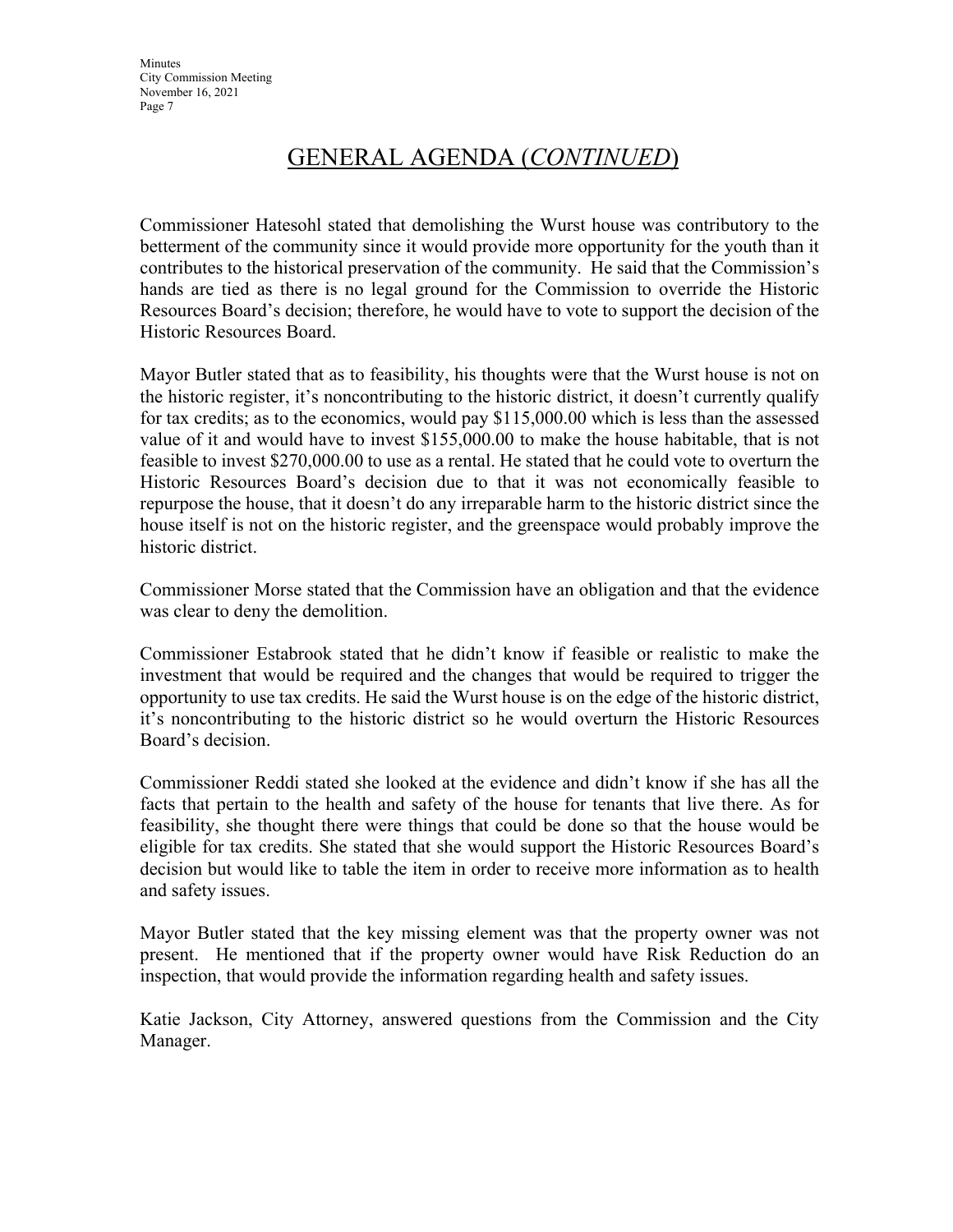**Minutes** City Commission Meeting November 16, 2021 Page 8

## GENERAL AGENDA (*CONTINUED*)

After discussion, Commissioner Reddi moved to table the recommendation to demolish until we have further information about Code Inspection of the house, of the residence, and breakdown of the cost to restore or what things are essential to be changed quickly to keep habitable, to the December 7, 2021, agenda. Commissioner Hatesohl stated that if the owner is not willing to allow a code inspector in, then maybe they would let the Boys and Girls Club in have an inspection then bring the Commission something that talks about what kind of things are essential to be changed quickly to keep it habitable. Commissioner Hatesohl seconded the motion. Mayor Butler stated the motion includes the owner to contact the Code office and have a full inspection of the home and for the applicant to give a total breakdown of what it would costs to put the building back into a better state than it is right now. Mayor Butler further stated that if the owner does not wish to do that then the Commission just won't get that piece of information, but they could get an update of the BHS breakdown of the \$155,000.00. Mayor Butler stated the applicant could address the cost to replace the siding to access tax credits. On a roll call vote, motion carried 5-0.

At 10:04 p.m., the Commission took a brief recess.

#### **FIRST READING – AMEND - WATER AND SEWER RATES**

Rob Ott, Director of Public Works, presented the item.

Mayor Butler opened the public comments.

Hearing no comments, Mayor Butler closed the public comments.

Commissioner Hatesohl moved to approve first reading of an ordinance amending applicable sections of Chapter 32 of the Code of Ordinances to modify water rates and charges as recommended, effective January 1, 2022. Commissioner Reddi seconded the motion. On a roll call vote, motion carried 5-0.

Commissioner Hatesohl moved to approve first reading of an ordinance amending applicable sections of Chapter 32 of the Code of Ordinances to modify sewer rates and charges as recommended, effective January 1, 2022. Commissioner Estabrook seconded the motion. On a roll call vote, motion carried 5-0.